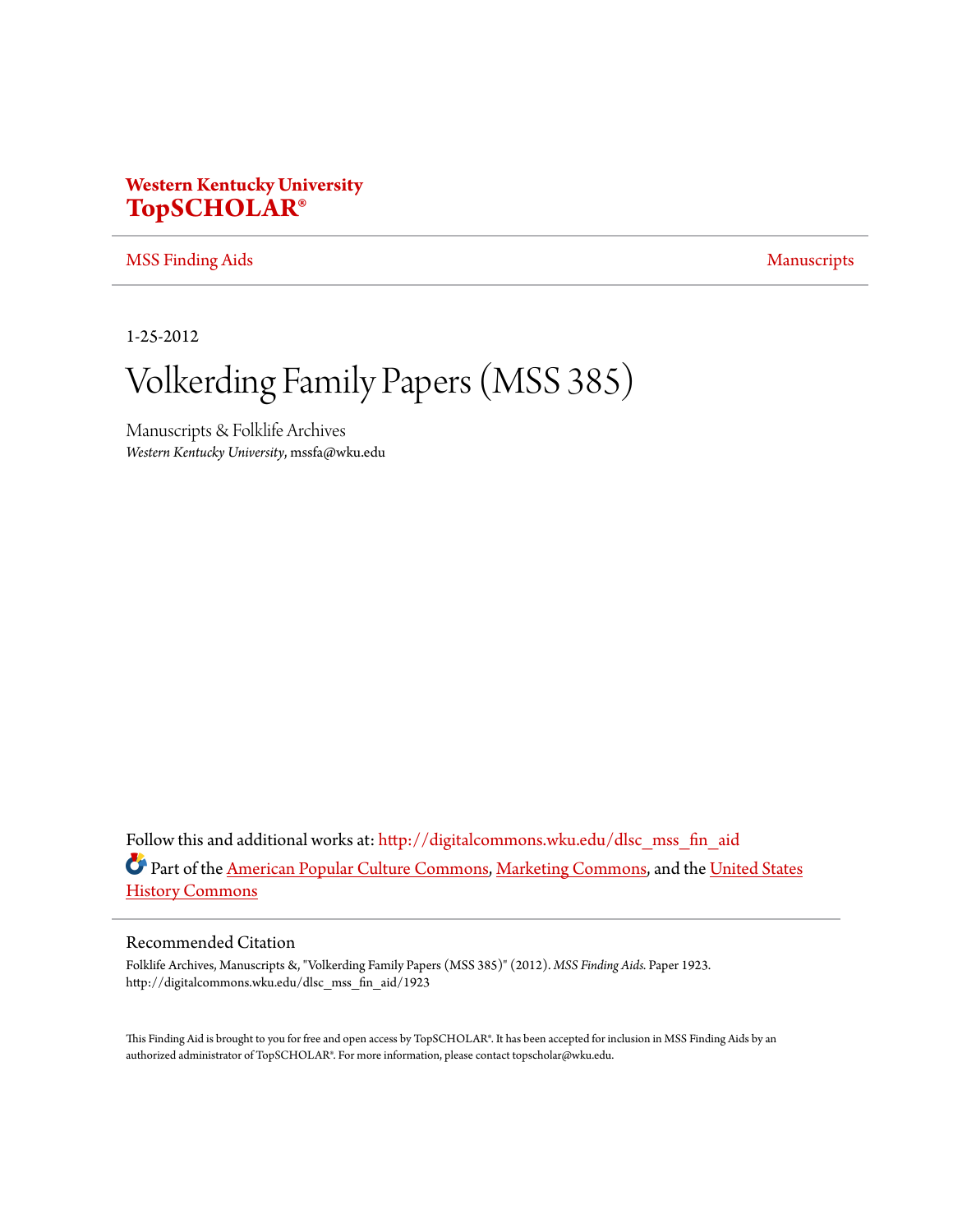Manuscripts & Folklife Archives Department of Library Special Collections Kentucky Library & Museum Western Kentucky University Bowling Green, KY 42101-1092

Descriptive Inventory

## **MSS 385 VOLKERDING Family Papers**

1 ½ boxes. 17 folders. 280 items. 1891-1934. Originals or photocopies

1991.35.5

## **BIOGRAPHICAL NOTE**

 Herman Frederick Wilhelm Volkerding was born on 13 December 1869 in Cincinnati, Ohio. He married Mary Elizabeth Hauber in October 1891 in Louisville, Kentucky. Mary was born on 10 March 1870. Mr. Volkderding worked for John T. Barbee distillers at their corporate headquarters in Louisville; the actual distillery was located in Woodford County. He marketed the liquor across the country, and eventually became president of the distillery. When he died in 1912, it was sold to John C. Weller. The Volkerdings had eight children: George, Maried, Carl, Virginia, Herman, Dorothy, Ruth and Frederick. Frederick (died 12 July 1912) and Mary (died 19 July 1949) are buried in Louisville's Cave Hill Cemetery.

## **COLLECTION NOTE**

 This collection consists chiefly of letters written by Herman Volkerding to his fiancé and later wife Mary Volkerding. The first few letters are of a courtship nature; the others recount his travels across the western and southern parts of the United States where he is marketing liquor for the John T. Barbee distillers of Louisville. Most of the content relates to his desire to be at home, but he does describes in some detail hotels and amusements found in Colorado, Utah, California, Montana, Oregon and Washington state. The collection also contains a number of letters (Box 2, Folder 1) written by Kate E. Robinson, a former teacher of the Volkerding children and an adopted member of the family, who often refers to herself as "Mother." A small representation of correspondence between the children and their parents can be found in Box 1, Folders 12 & 13 and a few letters to Herman from his mother, in German, can be found Box 2, Folder 3. Wedding portraits from the Volkderings' 1891 nuptials and two family portraits can be found in Box 2, Folder 4. Volkerding ran unsuccessfully for the Louisville Board of Aldermen in 1909; he makes some interesting comments about his daughter's disappointment about not his not being able to sit as mayor of Louisville.

A sampling of the envelopes sent from various western hotels was kept and placed in Box 1, Folder 1.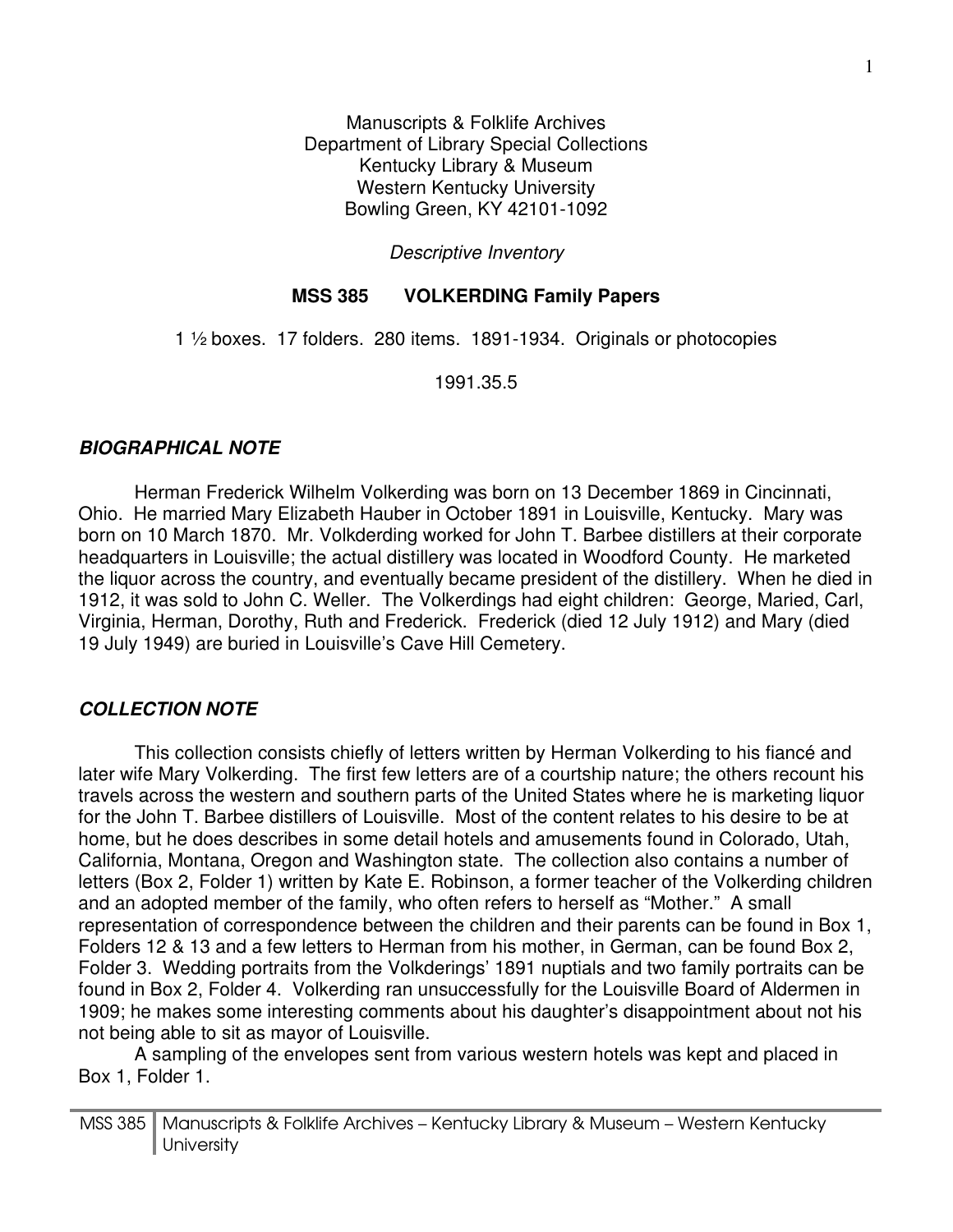# **SHELF LIST**

| <b>BOX1</b>         | <b>Volkerding Family Papers</b>                                                                                             | 1891-1912       | 203 items |
|---------------------|-----------------------------------------------------------------------------------------------------------------------------|-----------------|-----------|
| Folder 1            | Inventory                                                                                                                   | 1891-1911; n.d. | 26 items  |
| Folder <sub>2</sub> | Letters to Mary Volkerding from Herman<br>Volkerding                                                                        | 1891            | 2 items   |
| Folder <sub>3</sub> | Letters to Mary Volkerding from Herman<br>Volkerding                                                                        | 1901-1902       | 16 items  |
| Folder 4            | Letters to Mary Volkerding from Herman<br>Volkerding                                                                        | 1903-1904       | 7 items   |
| Folder 5            | Letters to Mary Volkerding from Herman<br>Volkerding                                                                        | 1905            | 19 items  |
| Folder <sub>6</sub> | Letters to Mary Volkerding from Herman<br>Volkerding                                                                        | 1906-1907       | 29 items  |
| Folder <sub>7</sub> | Letters to Mary Volkerding from Herman<br>Volkerding                                                                        | 1908            | 9 items   |
| Folder <sub>8</sub> | Letters to Mary Volkerding from Herman<br>Volkerding                                                                        | 1909            | 31 items  |
| Folder 9            | Letters to Mary Volkerding from Herman<br>Volkerding                                                                        | 1910            | 21 items  |
| Folder 10           | Letters to Mary Volkerding from Herman<br>Volkerding                                                                        | 1911            | 9 items   |
| Folder 11           | Letters to Mary Volkerding from Herman<br>Volkerding                                                                        | 1912            | 11 items  |
| Folder 12           | Letters to Herman Volkerding from wife<br>and children and letters to Mary Volkerding<br>from children and amongst children | 1901-1911; n.d. | 12 items  |
| Folder 13           | Letters to Volkerding children from parents                                                                                 | 1901-1911       | 11 items  |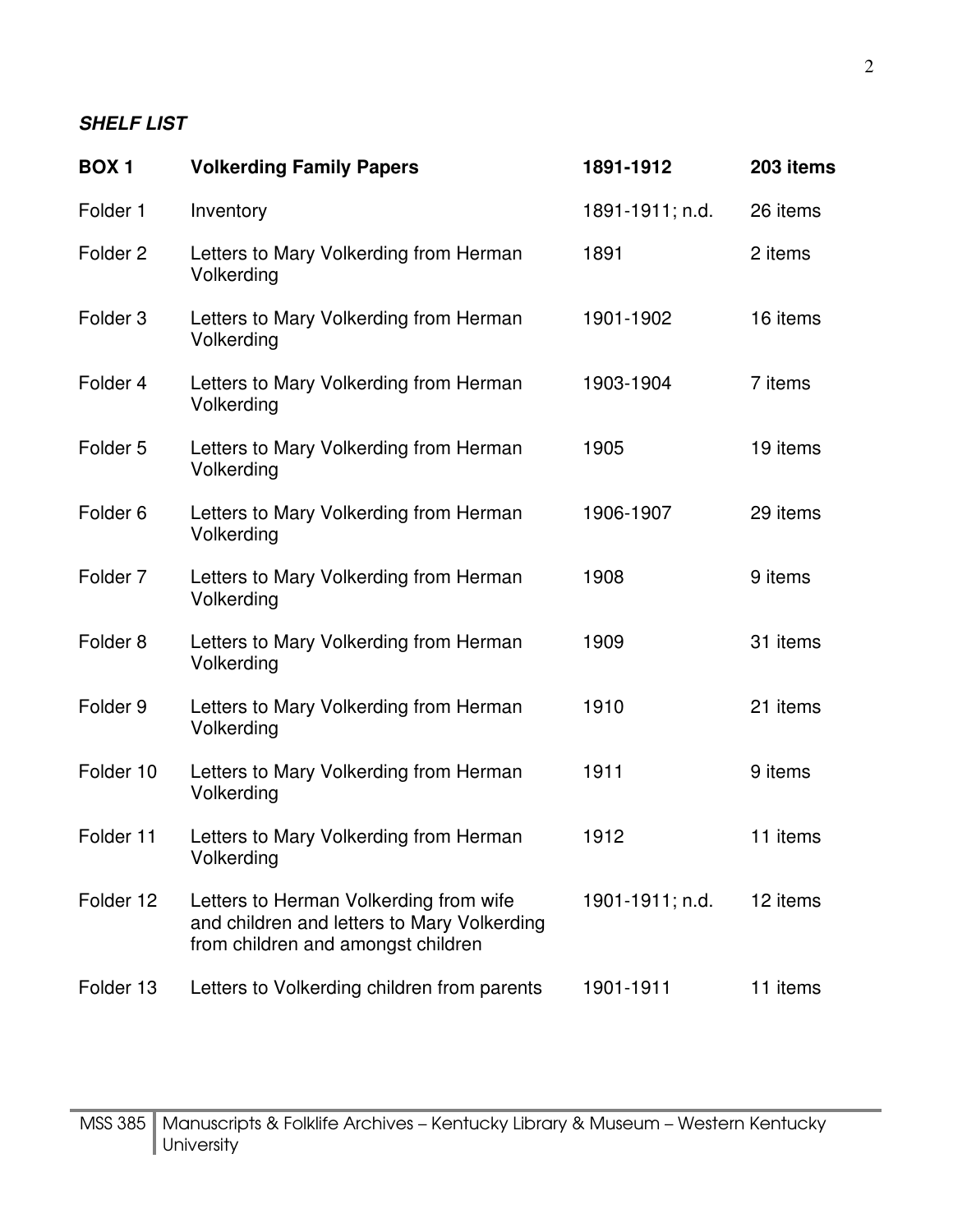| BOX <sub>2</sub>    | <b>Volkerding Family Papers</b>                                           | 1891-1934                  | 77 items |
|---------------------|---------------------------------------------------------------------------|----------------------------|----------|
| Folder 1            | Correspondence between Kate E. Robinson<br>and Herman and Mary Volkerding | 1907-1934                  | 46 items |
| Folder <sub>2</sub> | Miscellaneous and fragments of letters                                    | 1891-1909                  | 18 items |
| Folder <sub>3</sub> | Letters to Herman Volkerding (in German)<br>and his mother                | 1907-1909                  | 8 items  |
| Folder 4            | <b>Family photos</b>                                                      | 1891, 1906[?],<br>ca. 1912 | 5 items  |

#### **BIBLIOGRAPHIC RECORD**

| 385 | MSS VOLKERDING Family Papers                                                                                                                                                                                                                                                                                                                                                                                       | 1891-1934 |
|-----|--------------------------------------------------------------------------------------------------------------------------------------------------------------------------------------------------------------------------------------------------------------------------------------------------------------------------------------------------------------------------------------------------------------------|-----------|
|     | Letters written chiefly by Herman Frederick<br>Wilhelm Volkerding, of Louisville, Kentucky, to his wife<br>Mary Elizabeth (Hauber) Volkerding while traveling as<br>a salesman for the John T. Barbee distillers. Volkerding<br>pines for home and describes the scenery, hotels,<br>amusements and rail travel in the western United States.<br>1 1/2 boxes. 17 folders. 254 items. Originals and<br>photographs. |           |

1991.35.5

#### **SUBJECT ANALYTICS**

Arizona – Travel and description,  $1907$  B1, F6 California – Travel and description,  $1907 - B1$ , F6 Character – Comments about B2,F2 Chicago, Milwaukee & St. Paul Railway Company – Comments about, B1,F10 Civil War, 1861-1865 – Campaigns, battles, military actions – Tennessee – Chattanooga – Comments about, 1909 B1, F8 Colorado – Travel and description  $B1, F3,5,13$ Consolation B1,F8; B2,F2 Courtship B1,F2 Distilling industries – Kentucky – Relating to Elections and election campaigns – Louisville – Comments about, 1909 B2, F1 Funeral rites and ceremonies – Relating to, 1912 B2, F1 German (Language) – Letters, 1907-1909 B2, F3 Glenwood, Colorado – Travel and description B1, F3, 5 Hotels – Letterheads B1,F1

MSS 385 | Manuscripts & Folklife Archives – Kentucky Library & Museum – Western Kentucky University